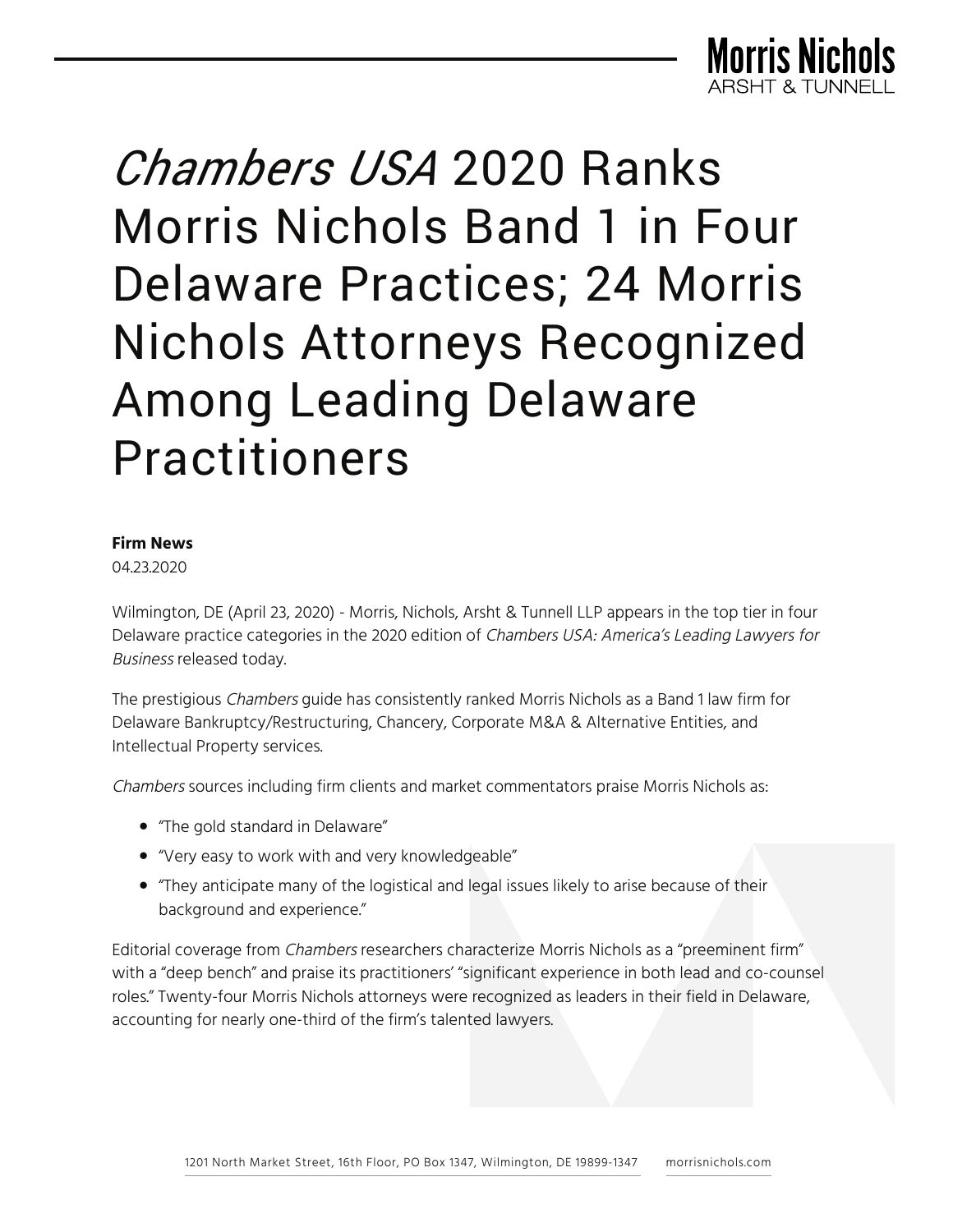

## *Chambers USA* **2020 Ranks Morris Nichols Band 1 in Four Delaware Practices; 24 Morris Nichols Attorneys Recognized Among Leading Delaware Practitioners**

#### **Morris Nichols Attorneys in Chambers USA by Practice Area:**

#### **Bankruptcy/Restructuring**

- Derek C. Abbott
- Robert J. Dehney
- Curtis S. Miller
- Andrew R. Remming
- Eric D. Schwartz

#### **Chancery**

- Jon E. Abramczyk
- S. Mark Hurd
- William M. Lafferty
- Mac Measley
- Kenneth J. Nachbar
- Judson Scaggs, Jr.
- Susan Wood Waesco

#### **Corporate/M&A & Alternative Entities**

- Tarik J. Haskins
- Louis G. Hering
- Andrew M. Johnston
- Eric S. Klinger-Wilensky
- Patricia O. Vella
- Jeffrey R. Wolters

#### **Intellectual Property**

- Jack B. Blumenfeld
- Michael J. Flynn
- Karen Jacobs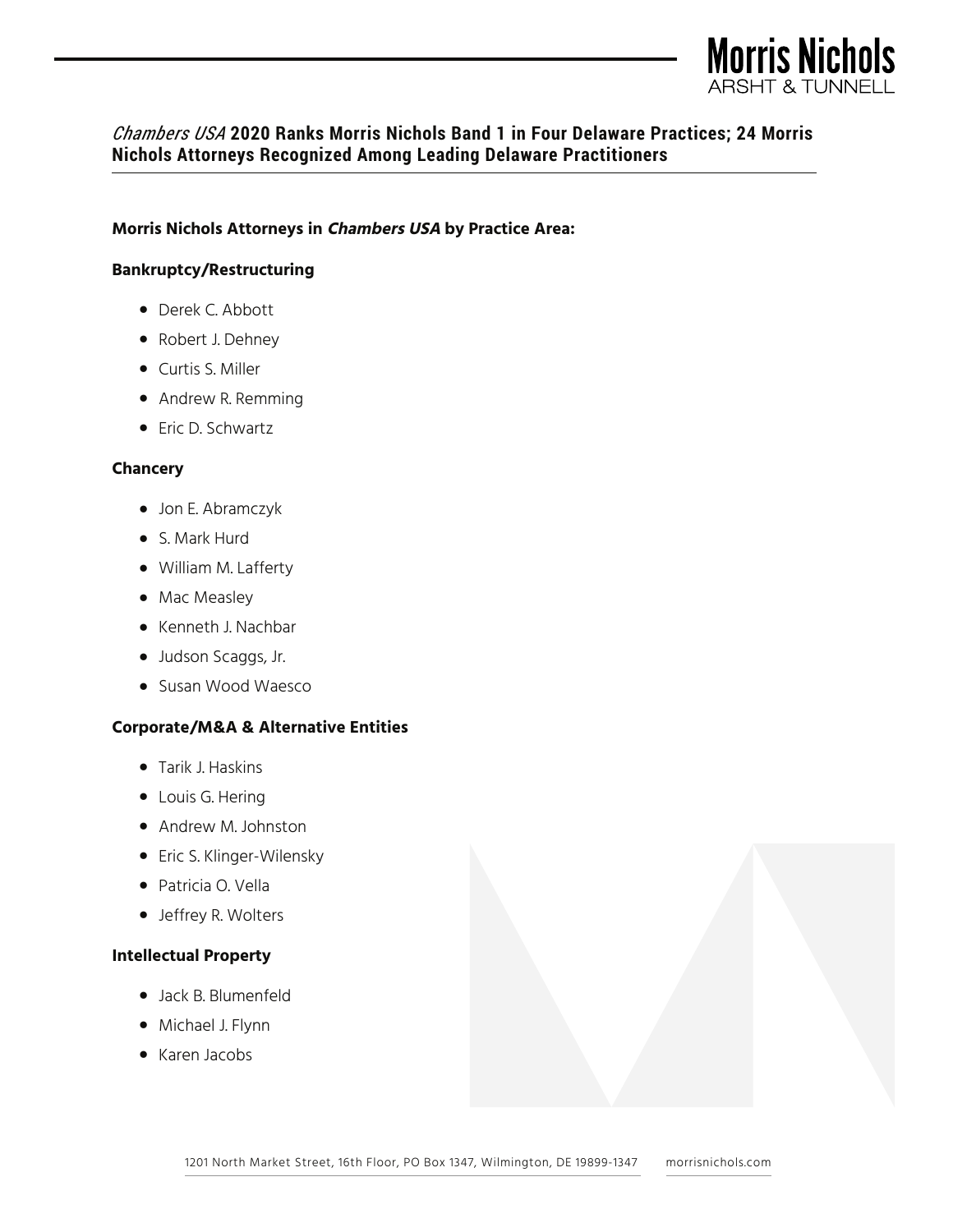

## *Chambers USA* **2020 Ranks Morris Nichols Band 1 in Four Delaware Practices; 24 Morris Nichols Attorneys Recognized Among Leading Delaware Practitioners**

- Rodger D. Smith II
- Jeremy A. Tigan

## **Real Estate**

● Katherine H. Betterly

## ABOUT CHAMBERS USA

Chambers USA ranks the leading law firms and attorneys in an extensive range of practice areas throughout the United States. The rankings are based on client and peer-review interviews and research. The guide is widely referred to by industry-leading companies, organizations, and law firms.

# ABOUT MORRIS, NICHOLS, ARSHT & TUNNELL LLP

Morris Nichols combines a broad national practice of corporate, intellectual property, business reorganization and restructuring, commercial law and litigation with a general business, tax, estate planning and real estate practice within the State of Delaware. The firm is regularly involved as lead counsel or co-counsel in matters of national and international significance, as well as those affecting its immediate community. Follow us on LinkedIn or Twitter.

## **PROFESSIONALS**

Derek C. Abbott Jon E. Abramczyk Katherine H. Betterly Jack B. Blumenfeld Robert J. Dehney Michael J. Flynn Tarik J. Haskins Louis G. Hering S. Mark Hurd Karen Ann Jacobs Andrew M. Johnston